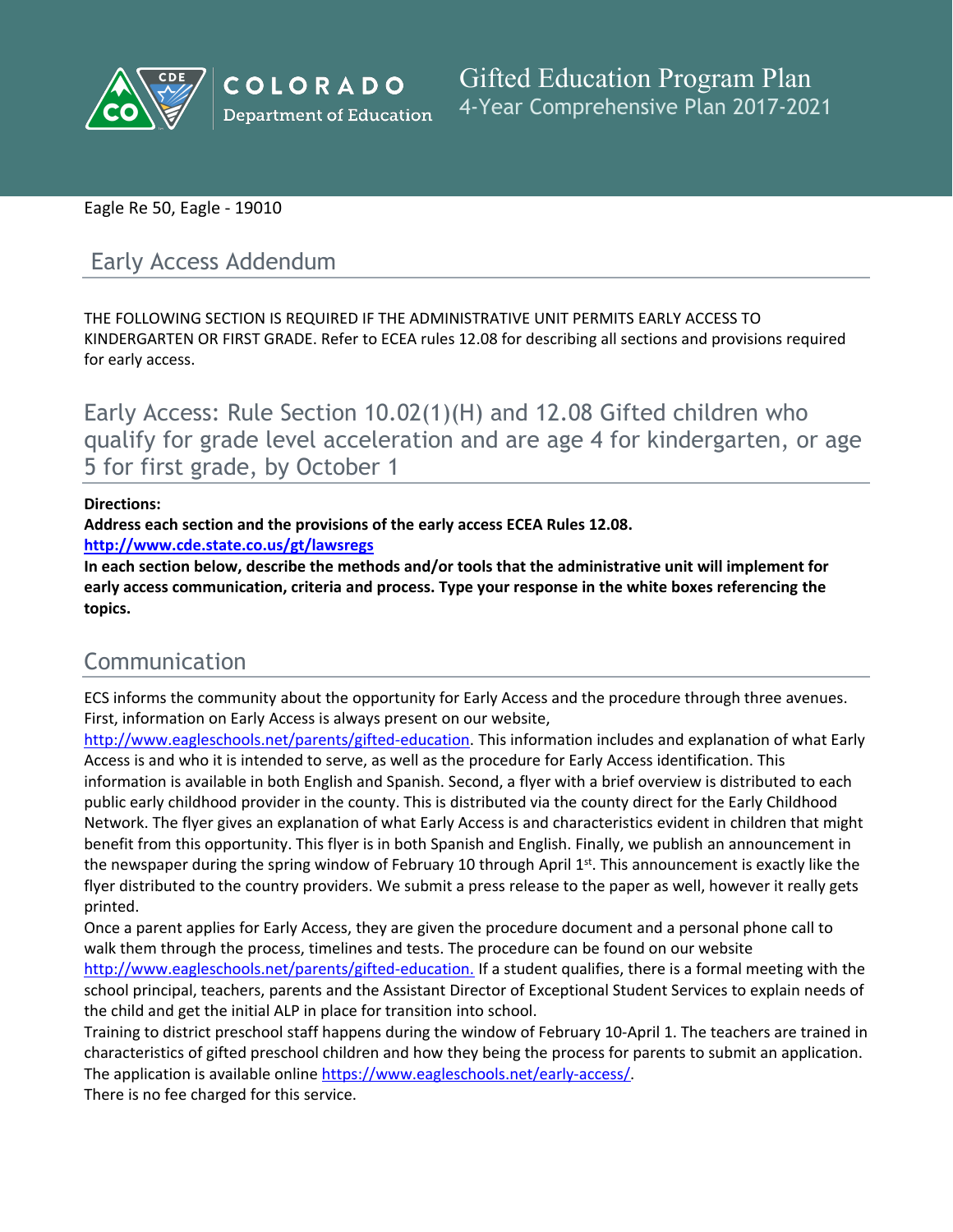

# Criteria

### **Aptitude:**

Eagle County Schools will use a variety of tools and assessments to determine a child's school readiness, aptitude and achievement these may include but are not limited to:

Formal Aptitude Tests

- Kaufman Brief Intelligence Test (KBIT2)
- Kaufman Survey of Early Academic and Language Skills (K-SEALS)
- Wechsler Preschool and Primary Scale of Intelligence (WPPSI-IV)
- Differential Ability Scales (DAS-II)

A child must score at the 97th percentile or higher in aptitude to be eligible to enroll in kindergarten or first grade early (1 CCR 301-8 Section 12.08).

### **Achievement:**

Eagle County Schools will use a variety of tools and assessments to determine a child's school readiness, aptitude and achievement these may include but are not limited to:

Formal Achievement Tests

- Test of Early Mathematics Ability (TEMA-3)
- Test of Early Reading Ability (TERA-3)
- Woodcock-Johnson Tests of Achievement (WJ III)
- Iowa Test of Basic Skills (ITBS)

A child must score at the 97th percentile or higher in achievement to be eligible to enroll in kindergarten or first grade early (1 CCR 301-8 Section 12.08).

### **Performance:**

In order to assess the applicants performance the classroom, the preschool teachers will be given a Preschool/Kindergarten Behavior Scale (PKBS) to guide observational narratives from the preschool teachers. The Assistant Director of Exceptional Student Services will also observe the student in their preschool classroom using the PKBS. Parents may also contribute any portfolio work they feel is applicable.

### **Readiness, social behavior and motivation:**

In order to assess the applicants readiness, social behavior and motivation in the classroom, the preschool teachers will be given a Preschool/Kindergarten Behavior Scale (PKBS) to guide observational narratives from the preschool teachers. The Assistant Director of Exceptional Student Services will also observe the student in their preschool classroom using the PKBS.

### **Support system:**

If the early access request is granted, a conference will be scheduled with the parents and any appropriate school personnel to develop an implementation plan to acclimate the child to the academic setting in the fall. The implementation plan will delineate how parents, teachers, school administrators and the learning environment will contribute to a positive support system for the child. The student's progress will be monitored and shared with the parents during the first year of early access. Since the child will be formally identified as gifted and talented, an Advanced Learning Plan (ALP) will be developed during the first 60 days of school. The school based gifted education specialist will monitor the students progress according to the ALP goals and the implementation plan.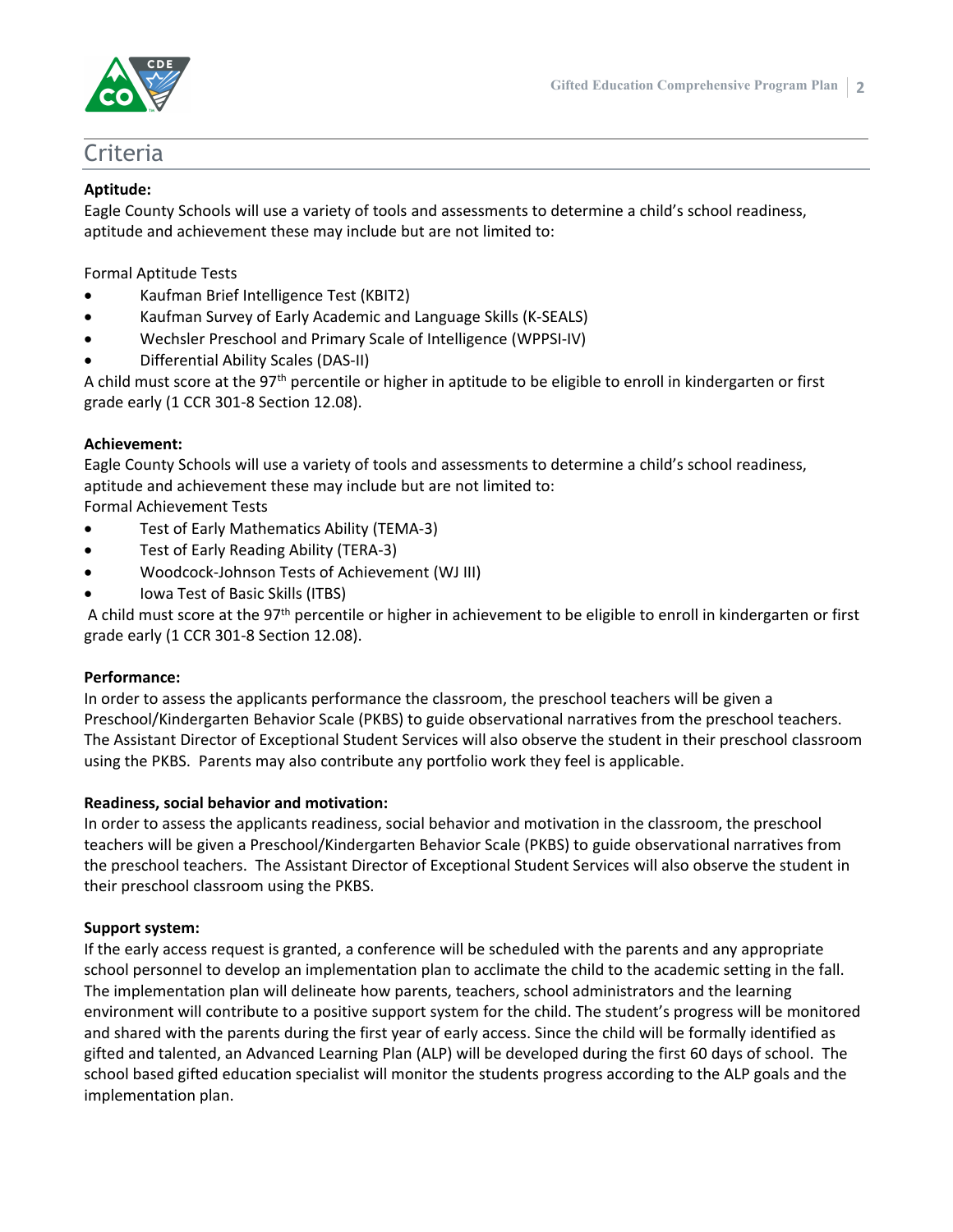

# Process

### **Timelines:**

 The parent submits the *Application for Early Access* to the gifted education director in the Exceptional Student Services department of Eagle County Schools by no earlier than February 10 and no later than April 1.

 Upon the receipt of the application, the gifted education director will communicate with the family to set up an initial interview and screening. Parents will be asked to bring information about their child based on the Kingore Observation Inventory.

**School personnel will conduct an initial screening survey. The student must score at the 97<sup>th</sup> percentile** or higher to be recommended for further testing.

 If the child does not meet the criteria for screening, no further testing will occur and Early Access will be denied.

 If the child scores at the 97th percentile or higher on the screening instrument, the gifted education director will contact the elementary in the child's local attendance area to begin the second phase of the procedure

o Administer the ECS Kindergarten round-up assessment

o Coordinate with the school psychologist and parent to administer ability and achievement

# testing

 The gifted education director will send the Preschool/Kindergarten Behavior Scale (PKBS) to the child's current preschool teacher

 The gifted education director will collect all of the information from testing and other sources notify the parents of the next steps.

o If the child does **not** qualify, parents will receive a letter that states the child did not qualify for Early Access and explains the information collected

o If the child has qualifying scores, parents will be contacted to participate in an Early Access Determination meeting that includes the gifted director, gifted teacher, general education teacher, principal and any other necessary personnel. The team will decide if it is in the student's best interest to enter school early. o If the team determines the student will start school early, they will create an implementation

plan to support the child and an Advanced Learning Plan (ALP).

# **Personnel:**

The Assistant Director of Exceptional Student Services will collect all referrals, set up and run the initial interview. The school psychologist for the building the student would be attending if early access is granted will complete the formal academic and aptitude assessments. The Assistant Director of Exceptional Student Services will observe the student in their preschool classroom. A final review committee comprised of the principal of the building the student would attend, the school psychologist, the gifted education specialist and the Assistant Director of Exceptional Student Services will review the body of evidence and inform the parents of the committee's decision.

# **Evaluation:**

### **Parent Responsibilities**

- Submit a complete *Application for Early Access* on or before April 1.
- Return the completed *Kingore Observation Inventory for Parents* within 10 days
- Provide the child for observation, screening and formal/informal assessment, as required